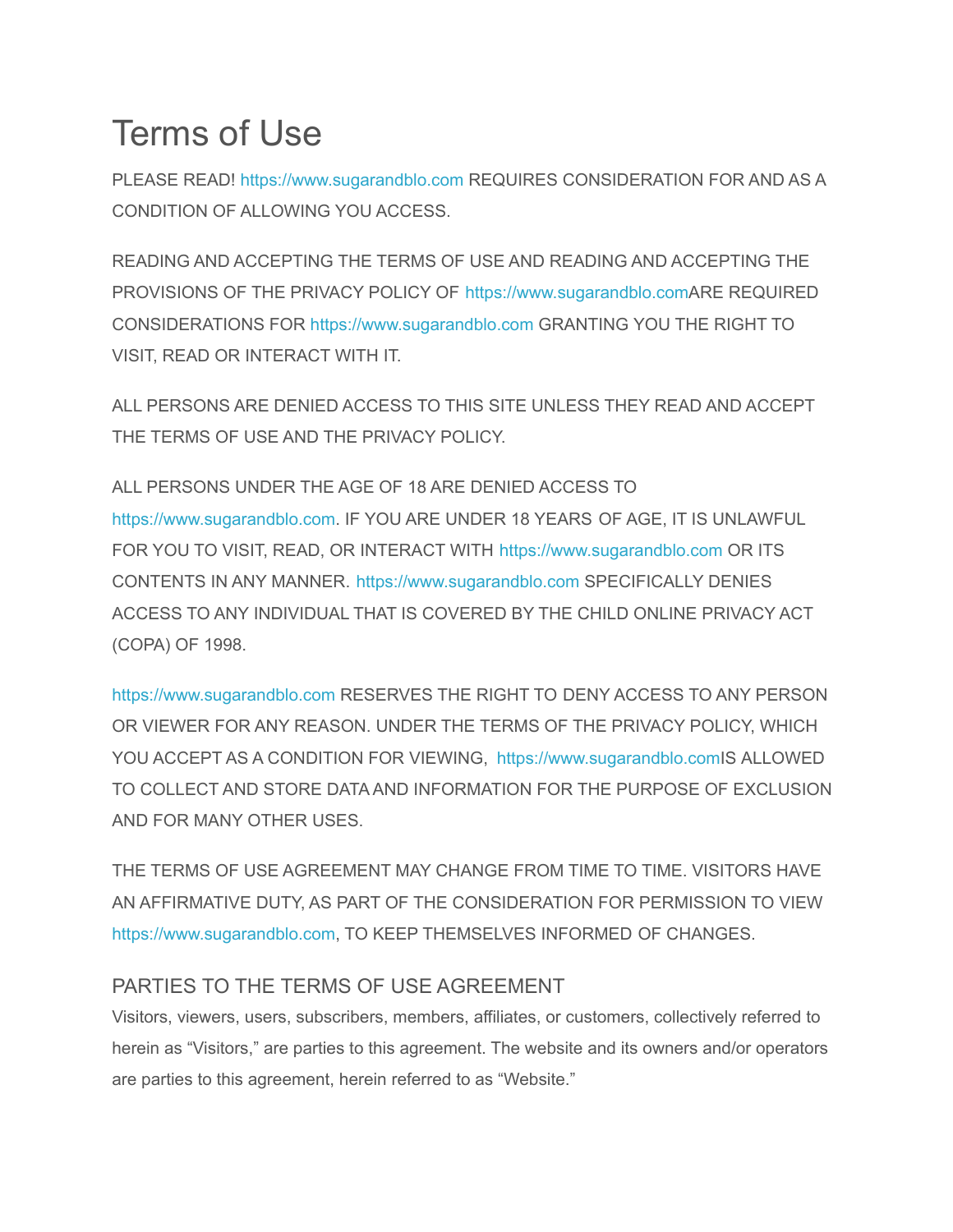#### USE OF INFORMATION FROM THIS WEBSITE

Unless you have entered into an express written contract with this website to the contrary, visitors, viewers, subscribers, members, affiliates, or customers have no right to use this information in a commercial or public setting; they have no right to broadcast it, copy it, save it, print it, sell it, or publish any portions of the content of this website. By viewing the contents of this website you agree this condition of viewing and you acknowledge that any unauthorized use is unlawful and may subject you to civil or criminal penalties. Again, Visitor has no rights whatsoever to use the content of, or portions thereof, including its databases, invisible pages, linked pages, underlying code, or other intellectual property the site may contain, for any reason for any use whatsoever. Nothing. Visitor agrees to liquidate damages in the amount of U.S. \$100,000 in addition to costs and actual damages for breach of this provision. Visitor warrants that he or she understands that accepting this provision is a condition of viewing and that viewing constitutes acceptance.

# OWNERSHIP OF WEBSITE OR RIGHT TO USE, SELL, PUBLISH CONTENTS OF THIS WEBSITE

The website and its contents are owned or licensed by the website. Material contained on the website must be presumed to be proprietary and copyrighted. Visitors have no rights whatsoever in the site content. Use of website content for any reason is unlawful unless it is done with express contract or permission of the website.

# HYPERLINKING TO SITE, CO-BRANDING, "FRAMING" AND REFERENCING SITE PROHIBITED

Unless expressly authorized by website, no one may hyperlink this site, or portions thereof, (including, but not limited to, logotypes, trademarks, branding or copyrighted material) to theirs for any reason. Further, you are not allowed to reference the url (website address) of this website in any commercial or non-commercial media without express permission, nor are you allowed to 'frame' the site. You specifically agree to cooperate with the Website to remove or de-activate any such activities and be liable for all damages. You hereby agree to liquidated damages of US \$100,000.00 plus costs and actual damages for violating this provision.

#### DISCLAIMER FOR CONTENTS OF SITE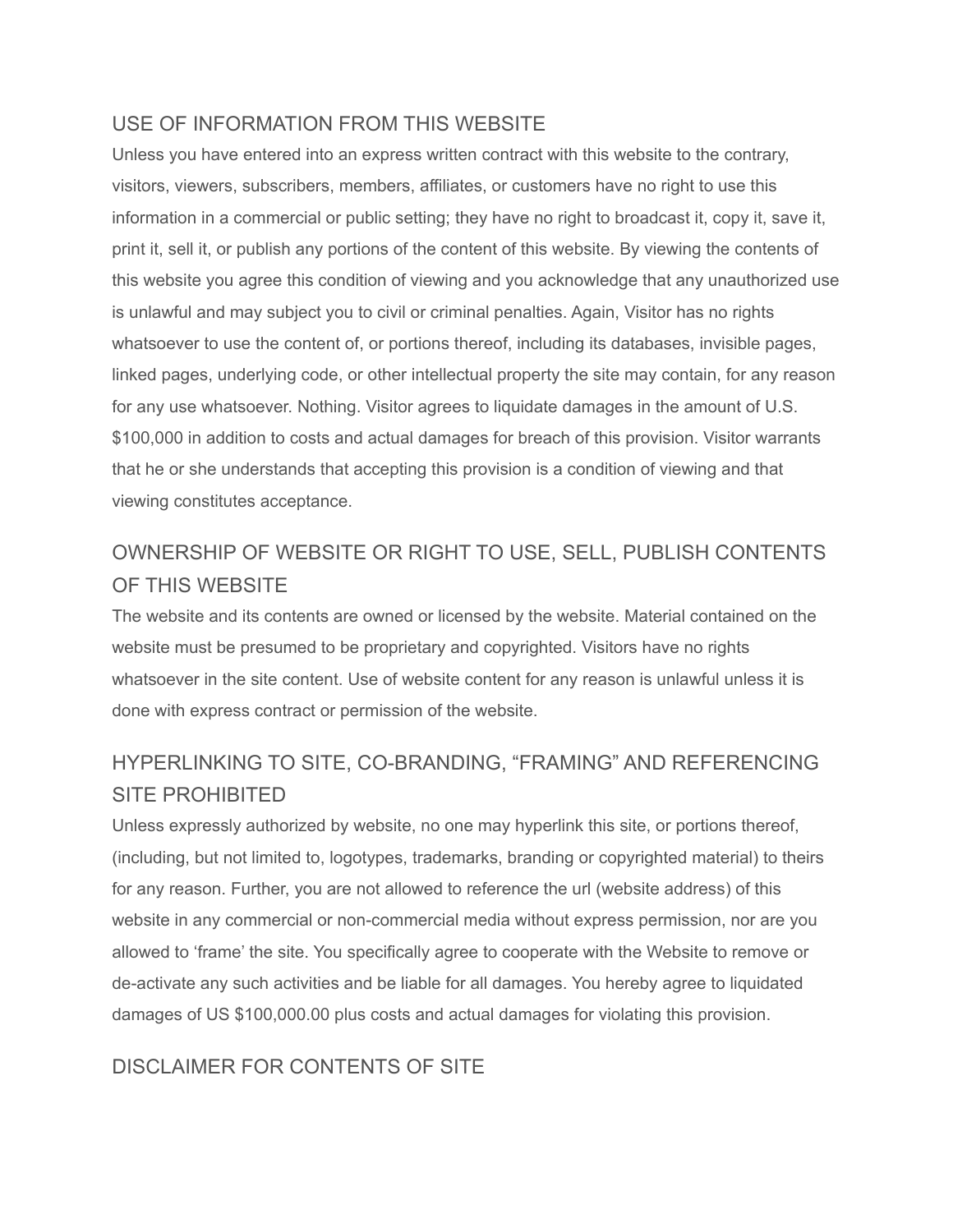The website disclaims any responsibility for the accuracy of the content of this website. Visitors assume the all risk of viewing, reading, using, or relying upon this information. Unless you have otherwise formed an express contract to the contrary with the website, you have no right to rely on any information contained herein as accurate. The website makes no such warranty.

# DISCLAIMER FOR HARM CAUSED TO YOUR COMPUTER OR SOFTWARE FROM INTERACTING WITH THIS WEBSITE OR ITS CONTENTS. VISITOR ASSUMES ALL RISK OF VIRUSES, WORMS, OR OTHER CORRUPTING FACTORS.

The website assumes no responsibility for damage to computers or software of the visitor or any person the visitor subsequently communicates with from corrupting code or data that is inadvertently passed to the visitor's computer. Again, visitor views and interacts with this site, or banners or pop-ups or advertising displayed thereon, at his own risk.

## DISCLAIMER FOR HARM CAUSED BY DOWNLOADS

Visitor downloads information from this site at this own risk. Website makes no warranty that downloads are free of corrupting computer codes, including, but not limited to, viruses and worms.

## LIMITATION OF LIABILITY

By viewing, using, or interacting in any manner with this site, including banners, advertising, or pop-ups, downloads, and as a condition of the website to allow his lawful viewing, Visitor forever waives all right to claims of damage of any and all description based on any causal factor resulting in any possible harm, no matter how heinous or extensive, whether physical or emotional, foreseeable or unforeseeable, whether personal or business in nature.

#### INDEMNIFICATION

Visitor agrees that in the event he causes damage, which the Website is required to pay for, the Visitor, as a condition of viewing, promises to reimburse the Website for all.

## **SUBMISSIONS**

Visitor agrees as a condition of viewing, that any communication between Visitor and Website is deemed a submission. All submissions, including portions thereof, graphics contained thereon, or any of the content of the submission, shall become the exclusive property of the Website and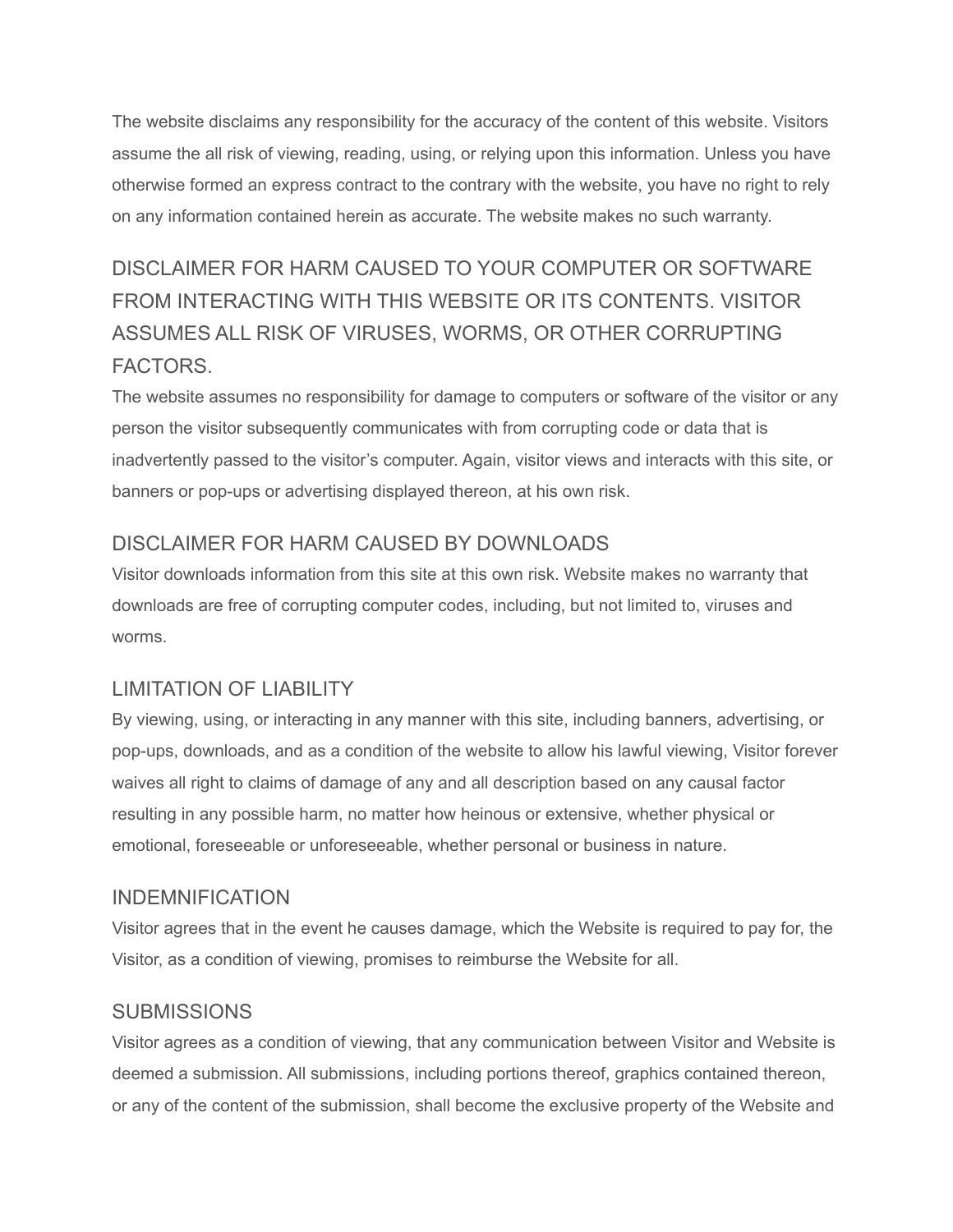may be used, without further permission, for commercial use without additional consideration of any kind. Visitor agrees to only communicate that information to the Website, which it wishes to forever allow the Website to use in any manner as it sees fit. "Submissions" is also a provision of the Privacy Policy.

#### **NOTICE**

No additional notice of any kind for any reason is due Visitor and Visitor expressly warrants an understanding that the right to notice is waived as a condition for permission to view or interact with the website.

#### DISPUTES

As part of the consideration that the Website requires for viewing, using or interacting with this website, Visitor agrees to use binding arbitration for any claim, dispute, or controversy ("CLAIM") of any kind (whether in contract, tort or otherwise) arising out of or relating to this purchase, this product, including solicitation issues, privacy issues, and terms of use issues.

Arbitration shall be conducted pursuant to the rules of the American Arbitration Association which are in effect on the date a dispute is submitted to the American Arbitration Association. Information about the American Arbitration Association, its rules, and its forms are available from the American Arbitration Association, 335 Madison Avenue, Floor 10, New York, New York, 10017-4605. Hearing will take place in the city or county of the Seller.

In no case shall the viewer, visitor, member, subscriber or customer have the right to go to court or have a jury trial. Viewer, visitor, member, subscriber or customer will not have the right to engage in pre-trial discovery except as provided in the rules; you will not have the right to participate as a representative or member of any class of claimants pertaining to any claim subject to arbitration; the arbitrator's decision will be final and binding with limited rights of appeal.

The prevailing party shall be reimbursed by the other party for any and all costs associated with the dispute arbitration, including attorney fees, collection fees, investigation fees, travel expenses.

#### JURISDICTION AND VENUE